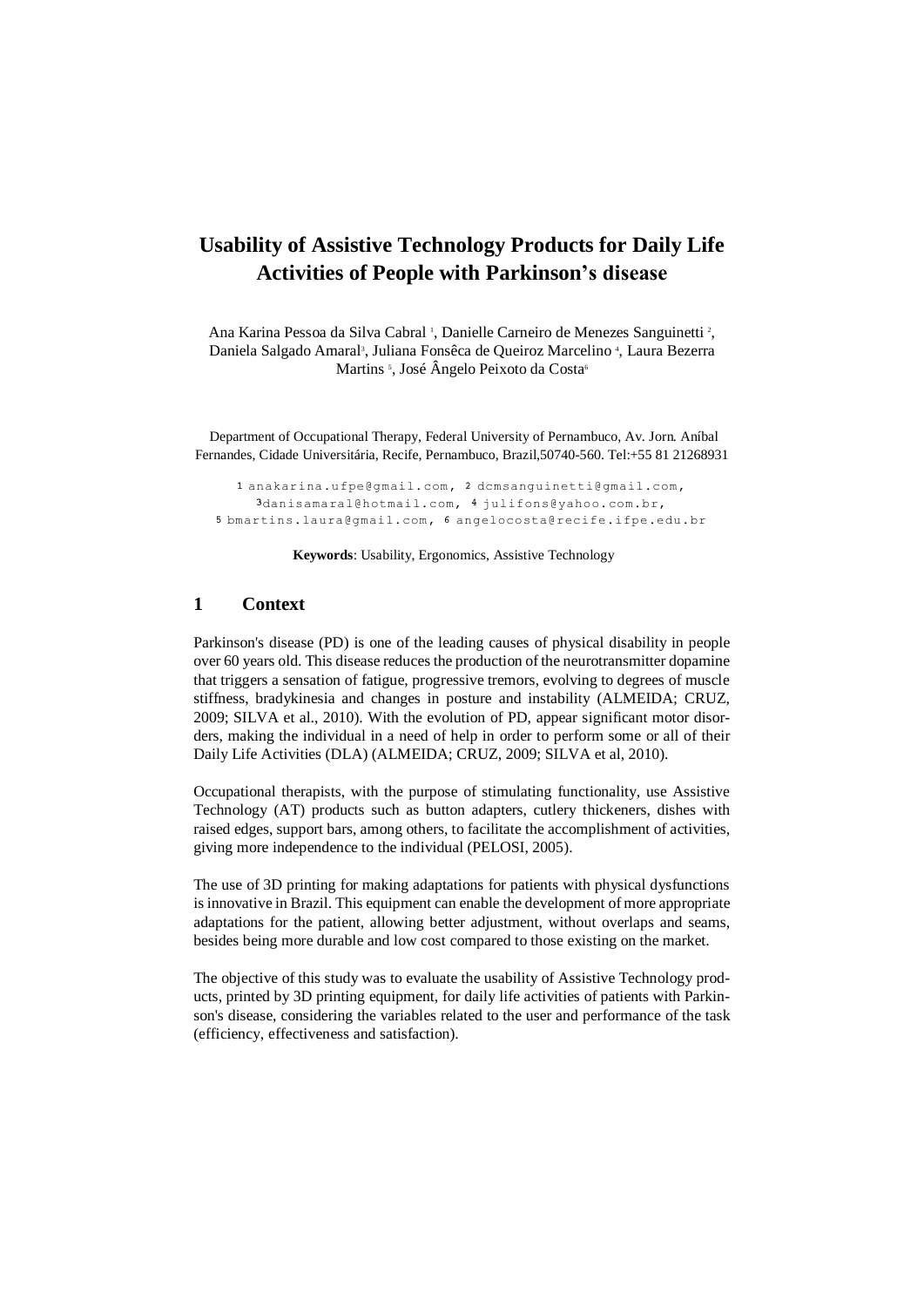# **2 Methods**

The research consisted of one field study, descriptive, observational, cross-sectional. A Comparative Method was used in order to evaluate the usability, in which the evaluation was carried out by Experts, then by Users - evaluations on performance (quantitative) and (qualitative), finalizing with the comparison between both.

The sample was selected in an intentional and non-probabilistic manner, being composed of 05 (five) individuals with PD, attended at the Neurology Clinic of the Clinic's Hospital/Federal University of Pernambuco. Inclusions criteria were: Adults and elderly with idiopathic PD diagnosis, of both genders, without age and education limit, without restriction regarding social class, time of diagnosis and profession, with score above 18 (eighteen) in the Mini Mental State Examination (MMSE) (FOLSTEIN et al. 1975). The exclusions criteria were: people diagnosed with dementia or psychiatric illness; which present any other neurological disease, decompensated systemic diseases and/or orthopedic and rheumatological diseases; which don't have the need to use the AT product in order to improve their performance in daily life activities (aspect identified in the first phase of the study).

In the first stage, the subjects were evaluated based on the clinical picture and performance in the activities. It was developed a universal 3D printed adaptation to utensils compromised daily life activities, such as: adaptations for cutlery, pencil and razor, aiming to adapt the product to the manual grip of the individual. After 30 days, informal interviews were carried out, which included metrics of usability, according to Jordan (1998): efficiency, effectiveness and satisfaction (comfort, safety, task performance). It was also considered the usability measurement criteria established by ISO 9241, such as: analysis on the required characteristics of the product in a specific use context, the interaction process between the user and the product, efficiency (agility in making the task feasible), effectiveness (ensuring the achievement of desired results) and the satisfaction resulting from the use of that product. In order to measure satisfaction, it was used the User Assessment tool with the Quebec Assistive Technology (B-Quest), translated and validated in Brazil in 2014.

In addition, the task analysis was carried out - performing simulations on writing and shaving, brushing teeth and feeding; as they were ambulatory patients, the simulated environment was close to the real one, distinguished with series of steps where were used methods for performing tasks with the product (LEVENTHAL; BARNES, 2008). Quantitative and qualitative data were planed and organized (Microsoft Excel and Word) and the descriptive analysis was applied by simple frequency and number of occurrence.

The project was approved by the Ethics Committee of Research in Human Beings of the Health Sciences Center of the UFPE, under the CAAE registration number 45871615.6.0000.5208, from resolution 466/2012 of the National Health Council.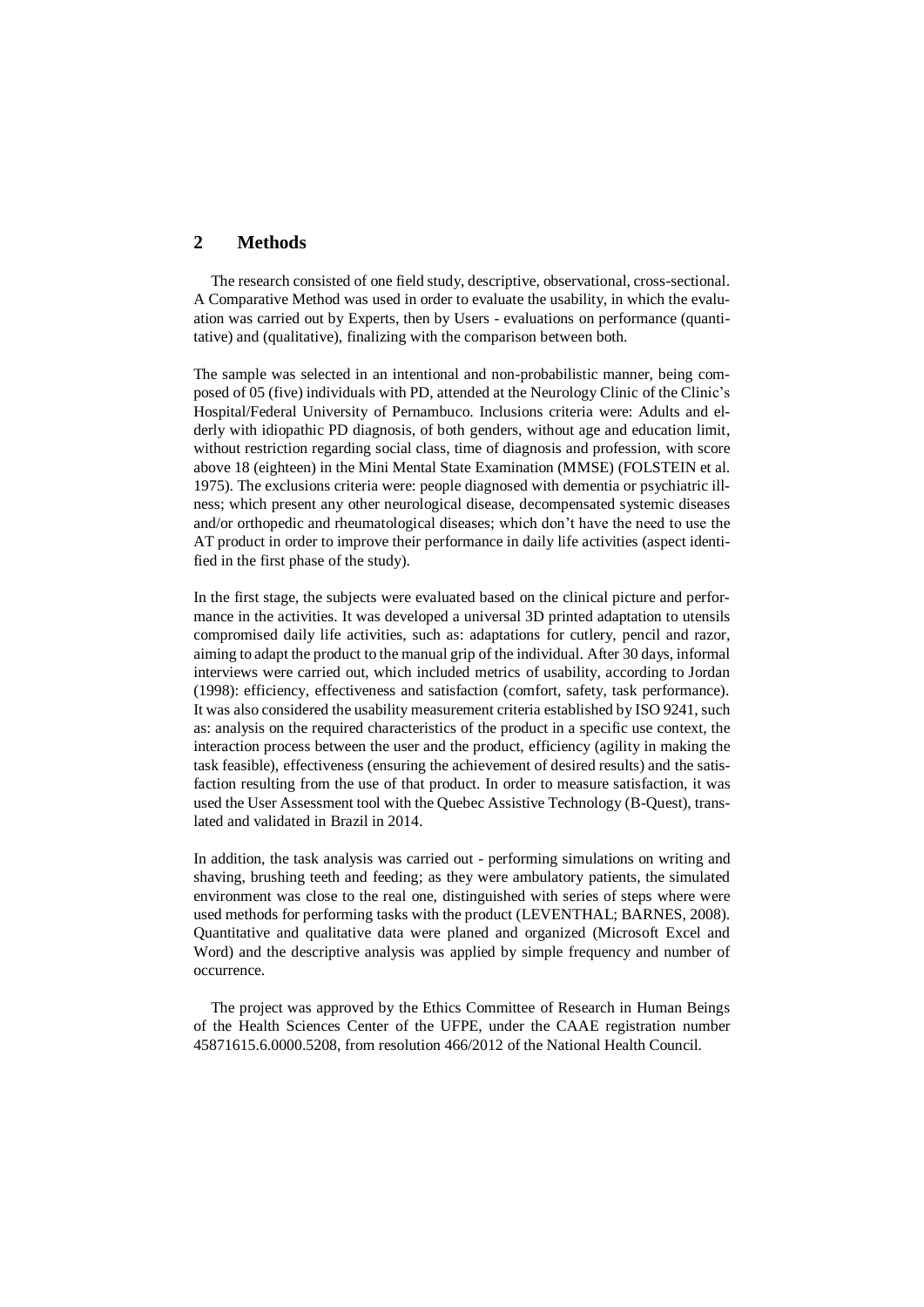# **3 Results**

Regarding the main socio-demographic aspects of the participants involved in the study (5 subjects), there were 4 males, between 61 and 83 years old, with a completed high school education (2), incomplete (2) and illiterate (1), diagnosed Idiopathic Parkinson's disease (primary disease, not defined cause). As mentioned from the participants, the most compromised activities were: feeding, hygiene, writing and clothing. In this way, 3D adaptation was developed and printed, universal, in order to be used by these patients in the various activities of their daily life.

Regarding the usability attributes related to the product satisfaction (universal adapter), most of the users (3) stated that they were quite satisfied with the dimensions (size, height, length, width) of the TA product, *with the weight (4), ease of adjust (fix) the parts of the resource (3), comfort (4), stability and security of the resource (3).*

The metrics with more complaints were: a) *Durability of the product* (strength and wear resistance), in which 3 subjects reported being more or less satisfied, due to the rupture of product components, the other subjects mentioned a lot of satisfaction; b) *Efficacy of the product* (how much it meets their needs), in which 2 subjects reported being more or less satisfied and 1 satisfied.

When the interviewees were questioned about items they consider most important, the most cited were: weight, ease of use, effectiveness and adjustments. Among these, efficacy was indicated as an item of dissatisfaction, as already described, pointing to the need to rethink the product design, with requirements that guarantee comfort, safety, efficiency and user satisfaction.

As product recommendations, the following should be highlighted: a) The material used to make the adapter should guarantee more strength and durability, and, at the same time, promote hygiene and maintenance; b) The product must comply with the principles of Universal Design, allowing the use by a greater number of users, but seeking to meet different clinical needs; c) The dimensions of the adaptation should guarantee adequacy to the anthropometric measures of the individual, favoring comfort, decreased muscular fatigue and conservation of energy; d) The adapter should be adjusted to the dimensions of the utensils used in the individuals' daily life (cutlery, razor, pen, among others).

#### **4 Conclusions**

The research allowed the establishment of requirements for the improvement of adapters (adaptations) printed in 3D for people with PD, aiming independence in the performance of DLA, taking into account usability aspects. However, we recognize that the findings have limitation in the sample size, making it necessary to further the studies with a larger population.